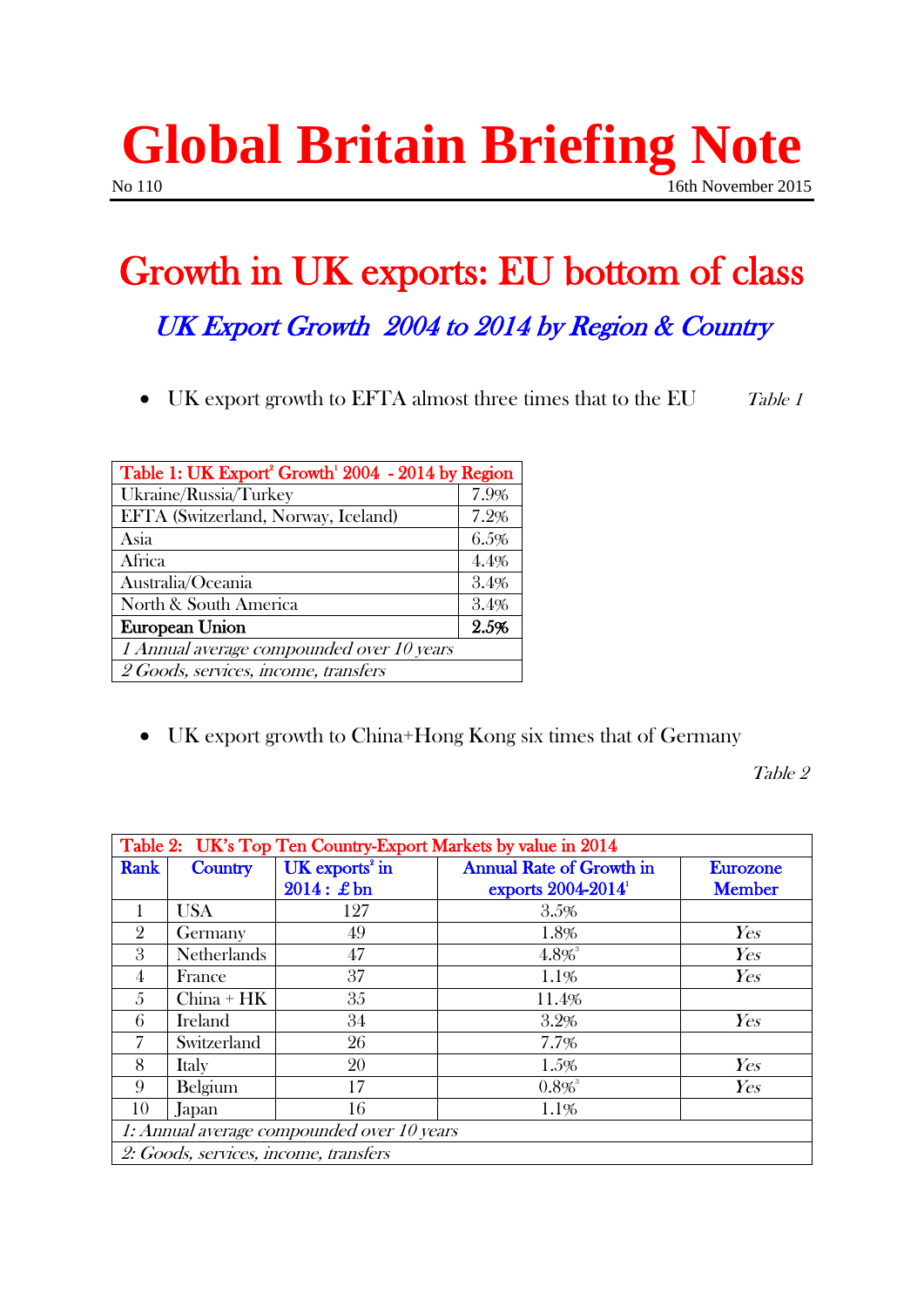- UK export growth to EU members: Eastern Europeans plus Malta take top ten places Table 3
- UK export growth to "Big 4" Continental countries: Germany, France, Italy & Spain: all under " per cent per annum Table 3

| Table 3: UK Export <sup>3</sup> Growth 2004 to 2014 to EU Member-States                         |                             |  |
|-------------------------------------------------------------------------------------------------|-----------------------------|--|
| <b>Destination</b>                                                                              | Annual average <sup>1</sup> |  |
| Latvia                                                                                          | 16.7%                       |  |
| Lithuania                                                                                       | 13.5%                       |  |
| Estonia                                                                                         | 12.0%                       |  |
| Croatia                                                                                         | 10.7%                       |  |
| Slovakia                                                                                        | 10.5%                       |  |
| Poland                                                                                          | 9.8%                        |  |
| Bulgaria                                                                                        | 9.3%                        |  |
| Malta                                                                                           | 7.5%                        |  |
| Czech R.                                                                                        | 6.9%                        |  |
| Romania                                                                                         | $6.8\%$                     |  |
| Luxembourg                                                                                      | 5.5%                        |  |
| Netherlands                                                                                     | 4.8%                        |  |
| Cyprus                                                                                          | 4.8%                        |  |
| Denmark                                                                                         | $4.2\%$                     |  |
| Sweden                                                                                          | 3.4%                        |  |
| Slovenia                                                                                        | 3.2%                        |  |
| Ireland                                                                                         | 3.2%                        |  |
| Hungary                                                                                         | 2.1%                        |  |
| Germany                                                                                         | 1.8%                        |  |
| Finland                                                                                         | 1.6%                        |  |
| Italy                                                                                           | $1.5\%$                     |  |
| Austria                                                                                         | 1.2%                        |  |
| France                                                                                          | 1.1%                        |  |
| Spain                                                                                           | 1.0%                        |  |
| Belgium                                                                                         | 0.8%                        |  |
| Portugal                                                                                        | zero                        |  |
| Greece                                                                                          | negative                    |  |
| $EU$ receipts <sup>2</sup>                                                                      | negative                    |  |
| <b>Total EU average</b>                                                                         | 2.5%                        |  |
| Annual average compounded over ten years<br>1                                                   |                             |  |
| $\overline{2}$<br><b>Receipts from EU Institutions</b>                                          |                             |  |
| $\mathcal{S}% _{M_{1},M_{2}}^{\alpha,\beta}(\varepsilon)$<br>Goods, services, income, transfers |                             |  |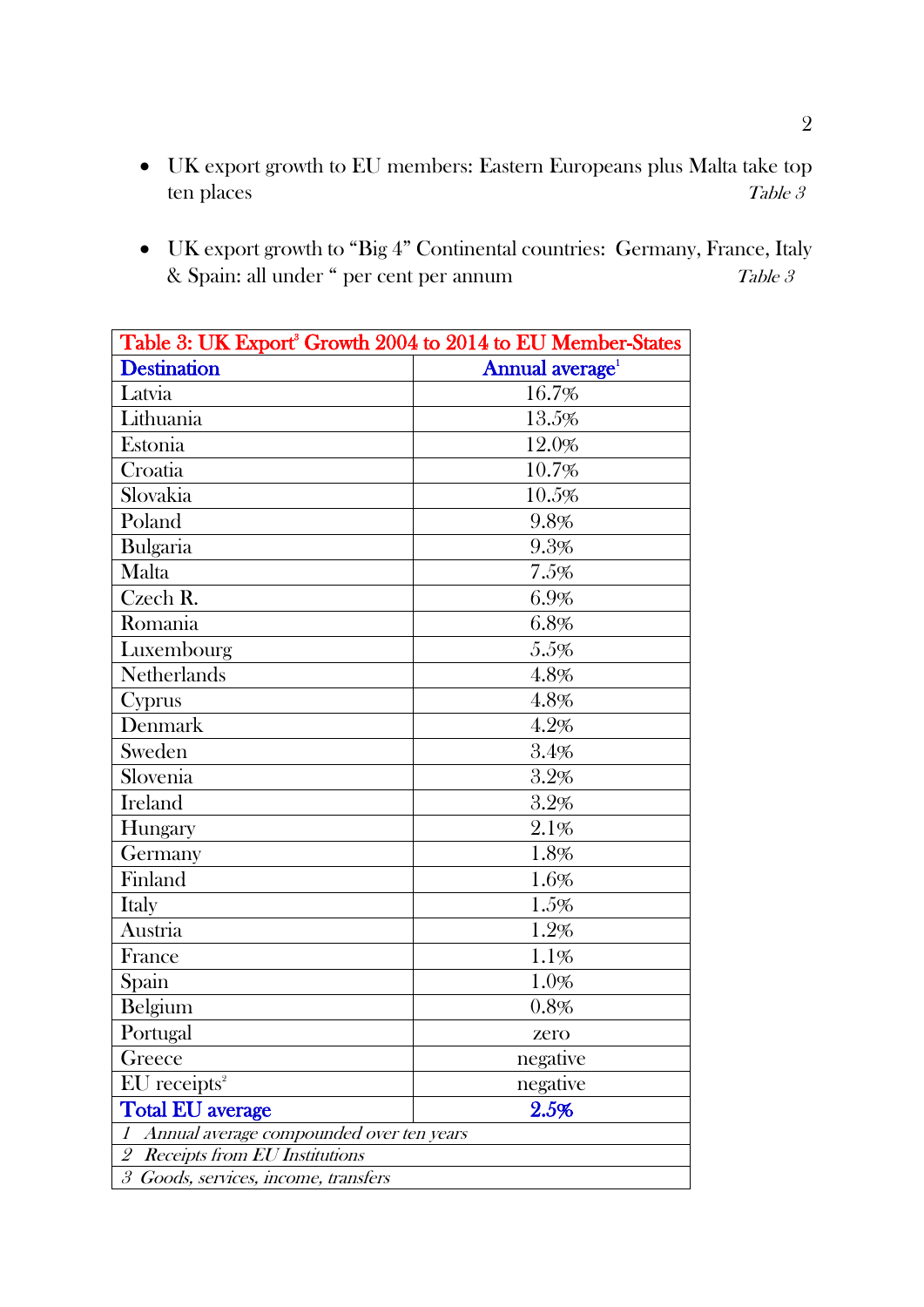UK export growth to Switzerland averages almost 8% p.a. over last ten years Table 4

| Table 4: UK Export <sup>2</sup> Growth 2004 to 2014: EFTA |                             |  |
|-----------------------------------------------------------|-----------------------------|--|
| <b>Destination</b>                                        | Annual average <sup>1</sup> |  |
| Norway                                                    | 6.3%                        |  |
| Switzerland                                               | 7.7%                        |  |
| Iceland/Lichtenstein                                      | 0.9%                        |  |
| <b>Total EFTA</b>                                         | 7.2%                        |  |
| 1: Annual av. compounded over 10 years                    |                             |  |
| 2: Goods, services, income, transfers                     |                             |  |

• UK export growth to Ukraine faster than to Russia & Turkey  $Table 5$ 

| Table 5: UK Export Growth 2004 to 2014: Near Europe |                       |  |
|-----------------------------------------------------|-----------------------|--|
| <b>Destination</b>                                  | <b>Annual Average</b> |  |
| Ukraine                                             | 8.7%                  |  |
| Russia                                              | 8.2%                  |  |
| Turkey                                              | 6.9%                  |  |
| 1: Annual av. compounded over 10 years              |                       |  |
| 2: Goods, services, income, transfers               |                       |  |

• UK exports to Brazil grow over three times as fast as to the USA Table 6

| Table 6: UK Export <sup>8</sup> Growth 2004 to 2014: Americas |                                    |  |
|---------------------------------------------------------------|------------------------------------|--|
| <b>Destination</b>                                            | <b>Annual Average</b> <sup>1</sup> |  |
| <b>USA</b>                                                    | 3.5%                               |  |
| <b>Brazil</b>                                                 | 11.4%                              |  |
| Canada                                                        | zero                               |  |
| North & South America <sup>2</sup>                            | 3.4%                               |  |
| 1 Annual av. compounded over 10 years                         |                                    |  |
| 2 Including USA, Brazil & Canada                              |                                    |  |
| 3 Goods, services, income, transfers                          |                                    |  |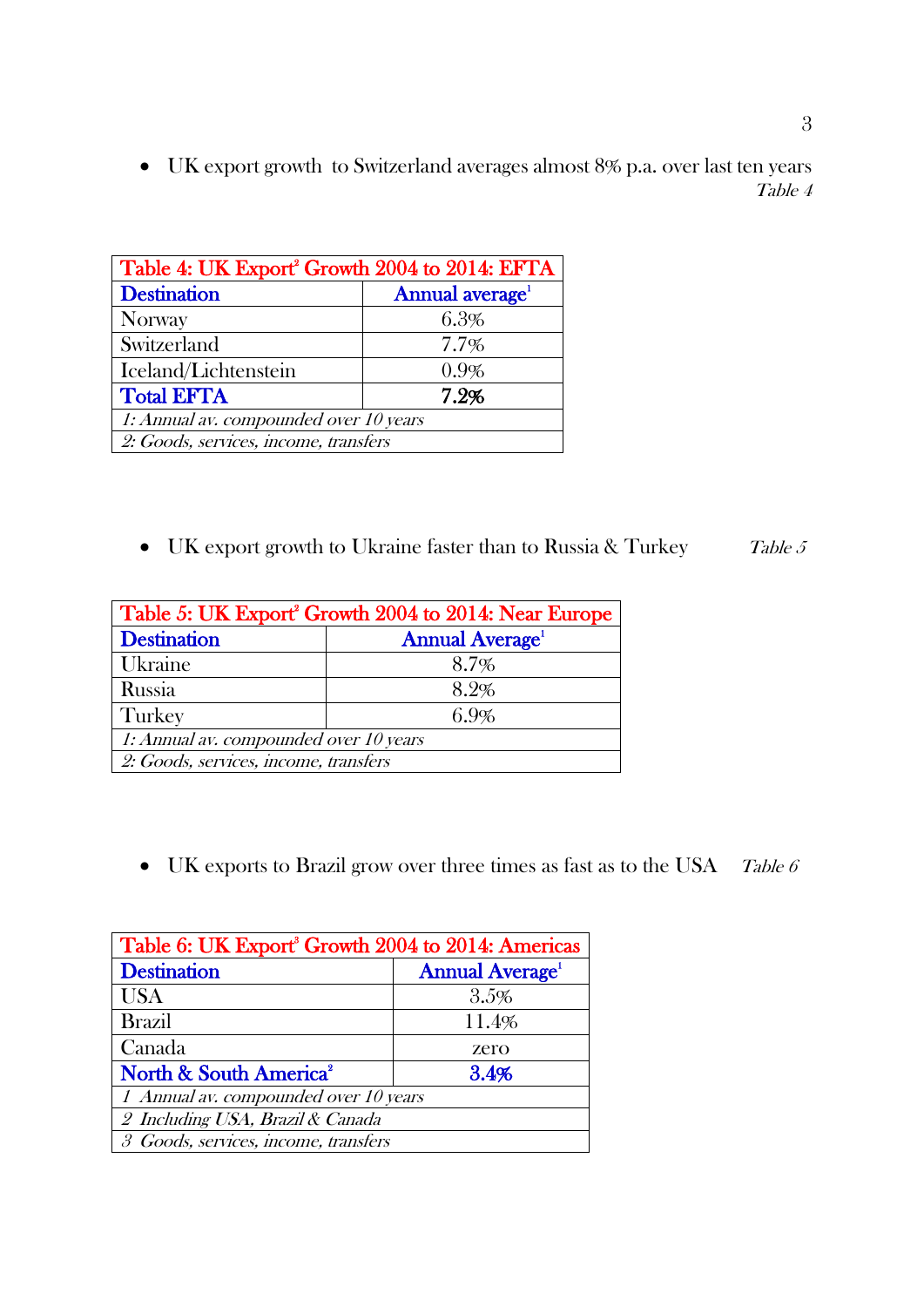• UK export growth to China + Hong Kong ten times that to Japan  $Table 7$ 

| Table 7: UK Export <sup>8</sup> Growth 2004 to 2014: Asia |                       |  |
|-----------------------------------------------------------|-----------------------|--|
| <b>Destination</b>                                        | <b>Annual Average</b> |  |
| $China + Hong Kong$                                       | 11.4%                 |  |
| Japan                                                     | 1.1%                  |  |
| India                                                     | 9.8%                  |  |
| South Korea                                               | 9.6%                  |  |
| Asia <sup>2</sup>                                         | 6.5%                  |  |
| 1 Annual av. compounded over 10 years                     |                       |  |
| 2 Including China + Hong Kong, Japan, India               |                       |  |
| $\&$ Korea $.2222$                                        |                       |  |
| 3 Goods, services, income, transfers                      |                       |  |

• UK export growth to Australia & Africa: modest Table 8

| Table 8: UK Export <sup>2</sup> Growth 2004 to 2014: Australia, Oceania, Africa |                       |  |
|---------------------------------------------------------------------------------|-----------------------|--|
| <b>Destination</b>                                                              | <b>Annual Average</b> |  |
| Australia/Oceania                                                               | 3.4%                  |  |
| Africa                                                                          | 4.4%                  |  |
| 1 Annual average compounded over 10 years                                       |                       |  |
| 2 Goods, services, income, transfers                                            |                       |  |

*Source: The Pink Book 2015, 30th October 2015, [www.statistics.gov.uk](http://www.statistics.gov.uk/) > Economy > Balance of Payments > The Pink Book 2015 > "PinkBook2015detailedGeographicalData.pdf",* from which the statistical data summarised in this Briefing Note is extracted.